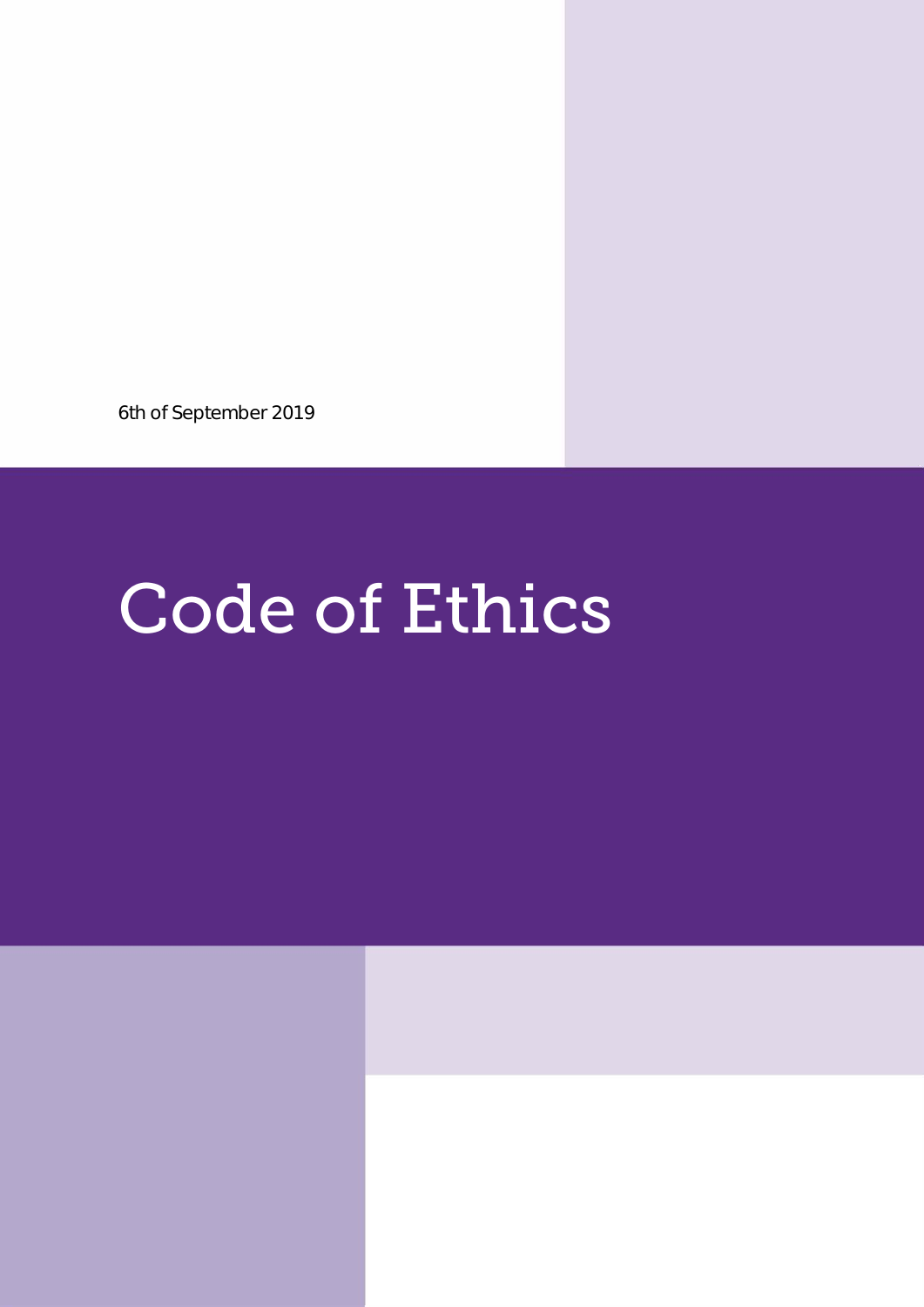| <b>Version Control</b><br>Updated document to be sent to: students, lecturers and internal staff including<br>Director of Studies (DoS) and Internal Quality Assurance Board (IQAB). |            |                                 |                          |                 |                               |  |
|--------------------------------------------------------------------------------------------------------------------------------------------------------------------------------------|------------|---------------------------------|--------------------------|-----------------|-------------------------------|--|
| Type of<br><b>Document</b>                                                                                                                                                           | Code       | Change<br>Originator /<br>Owner | <b>Effective</b><br>Date | Changes<br>Done | Approver                      |  |
| Policy                                                                                                                                                                               | Doc_039_v1 | Kasia<br>Lyczkowska             | 06/09/19                 | Adding:<br>N/A  | Director of<br><b>Studies</b> |  |

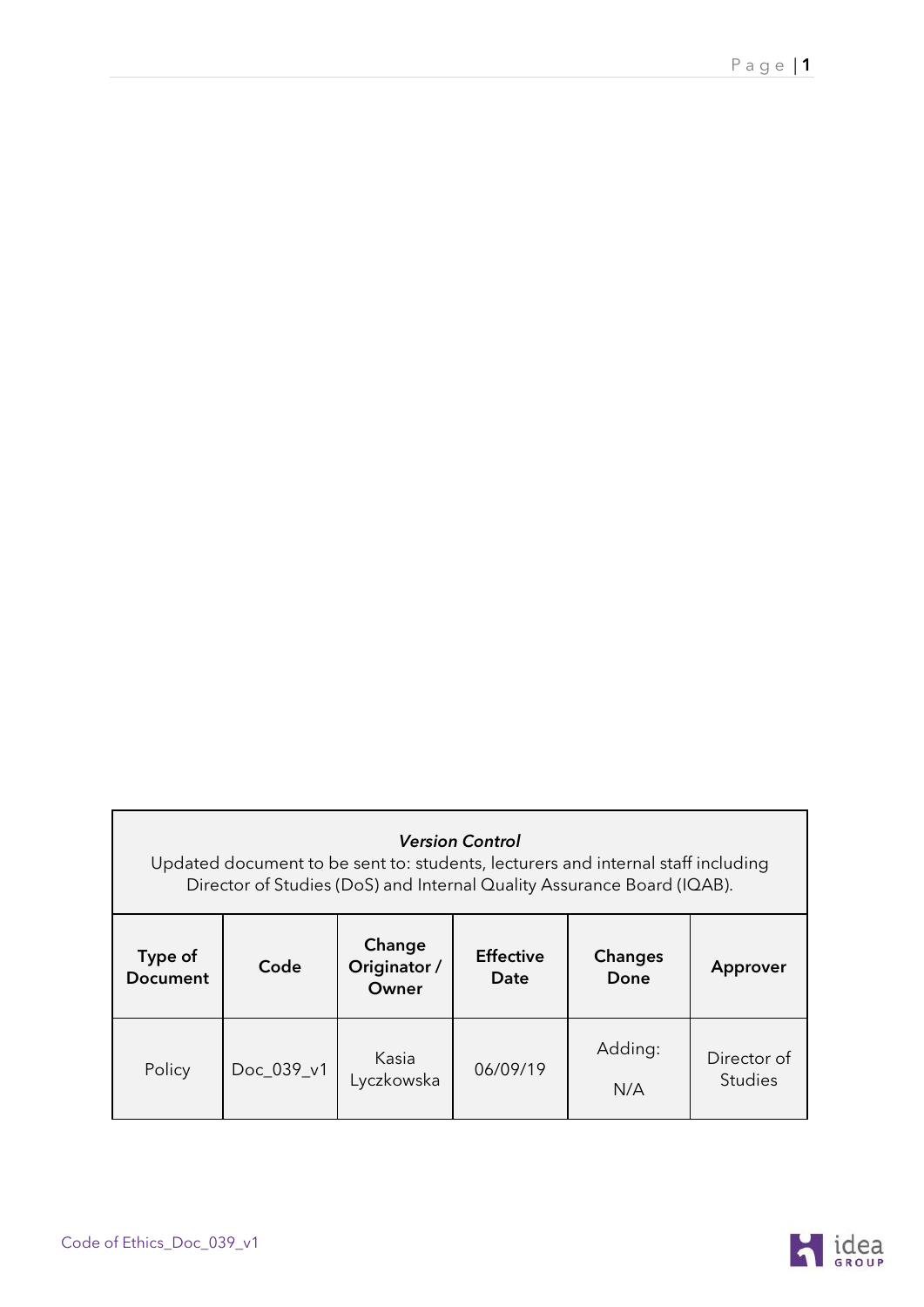#### Instructions for Document Users

All ILMI students, lecturers and other internal staff can access revised and approved documents related to the ILMI Policies and Procedures from Canvas LMS link: <https://ideaed.instructure.com/courses/55>

#### Continuous Improvement

Procedures are meant to be 'living' documents that need to be applied, executed and maintained. If the procedure does not reflect the current, correct work practice, it needs to be updated. Please contact us on: +356 2145 6310

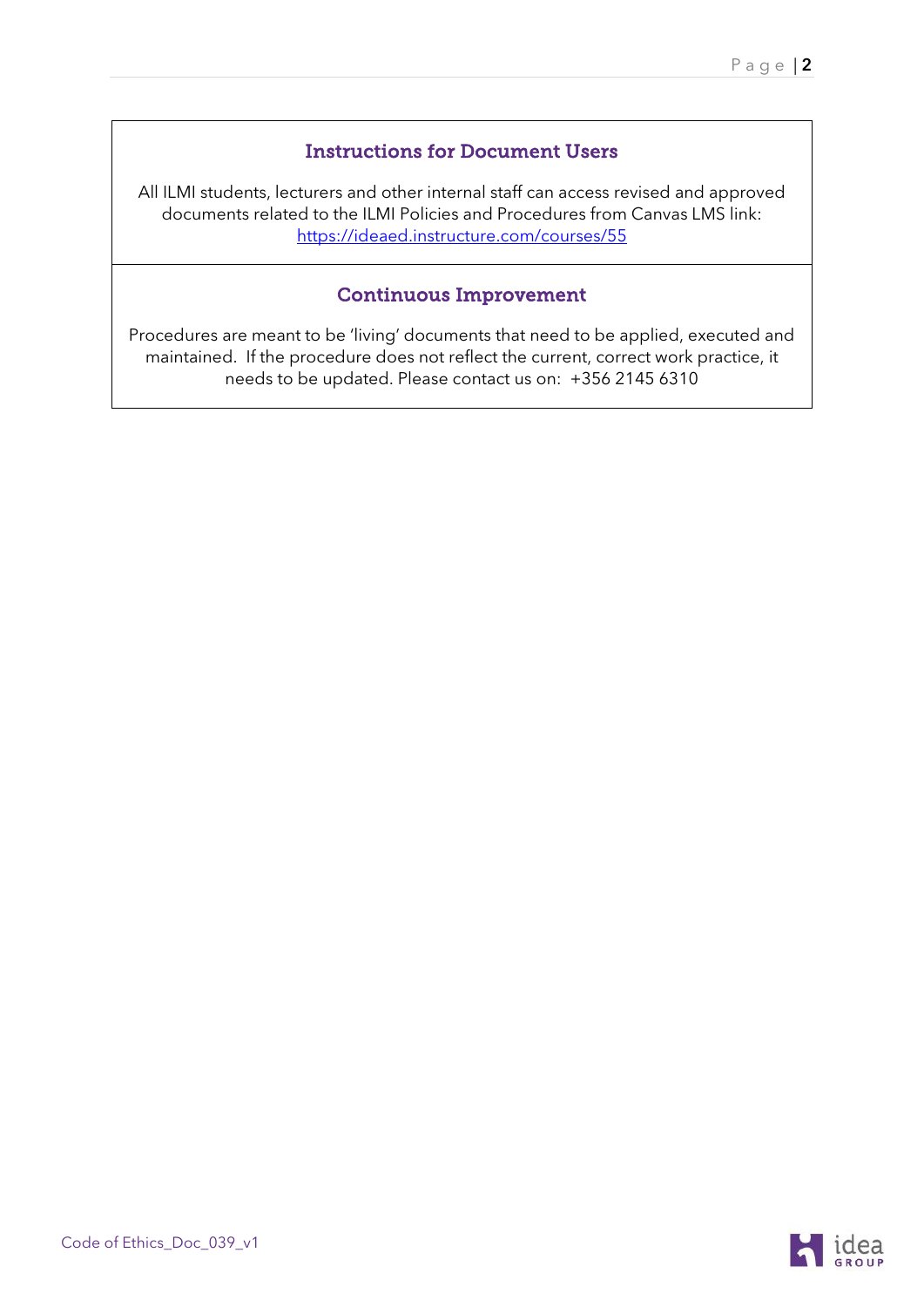# **Table of Contents**

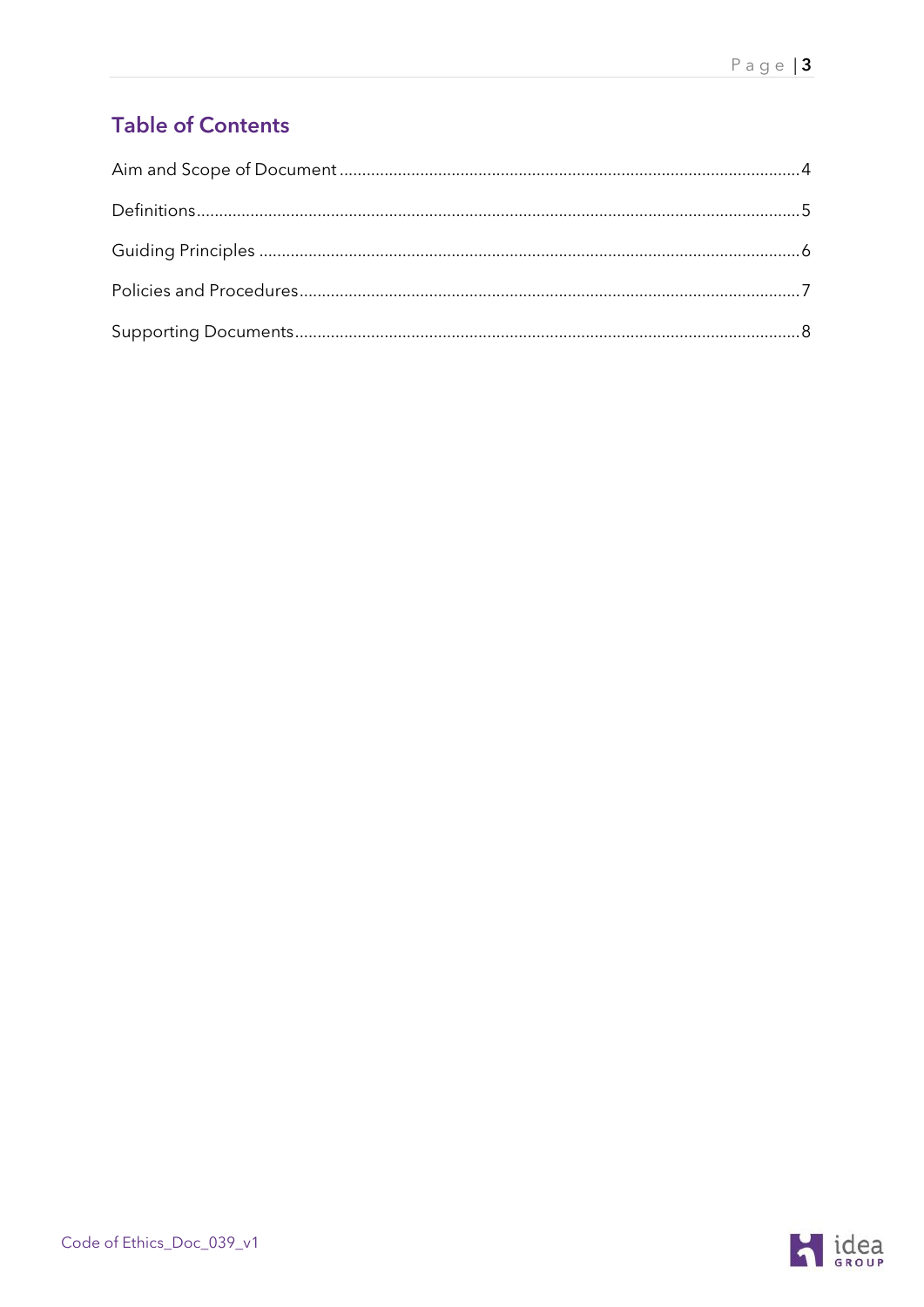### <span id="page-4-0"></span>Aim and Scope of Document

The purpose of this is to provide information on IDEA Leadership and Management Institute's Code of Ethics.

The Code of Ethics determines the basic ethical standards for students, faculty members, and all other staff.

The Code of Ethics aims to build and maintain high professional and ethical standards among members of ILMI community, strengthen loyalty, ensure the transparency and social responsibility of ILMI activities, and encourage the freedom of research, teaching, and learning, as well as promote a positive public image of ILMI.

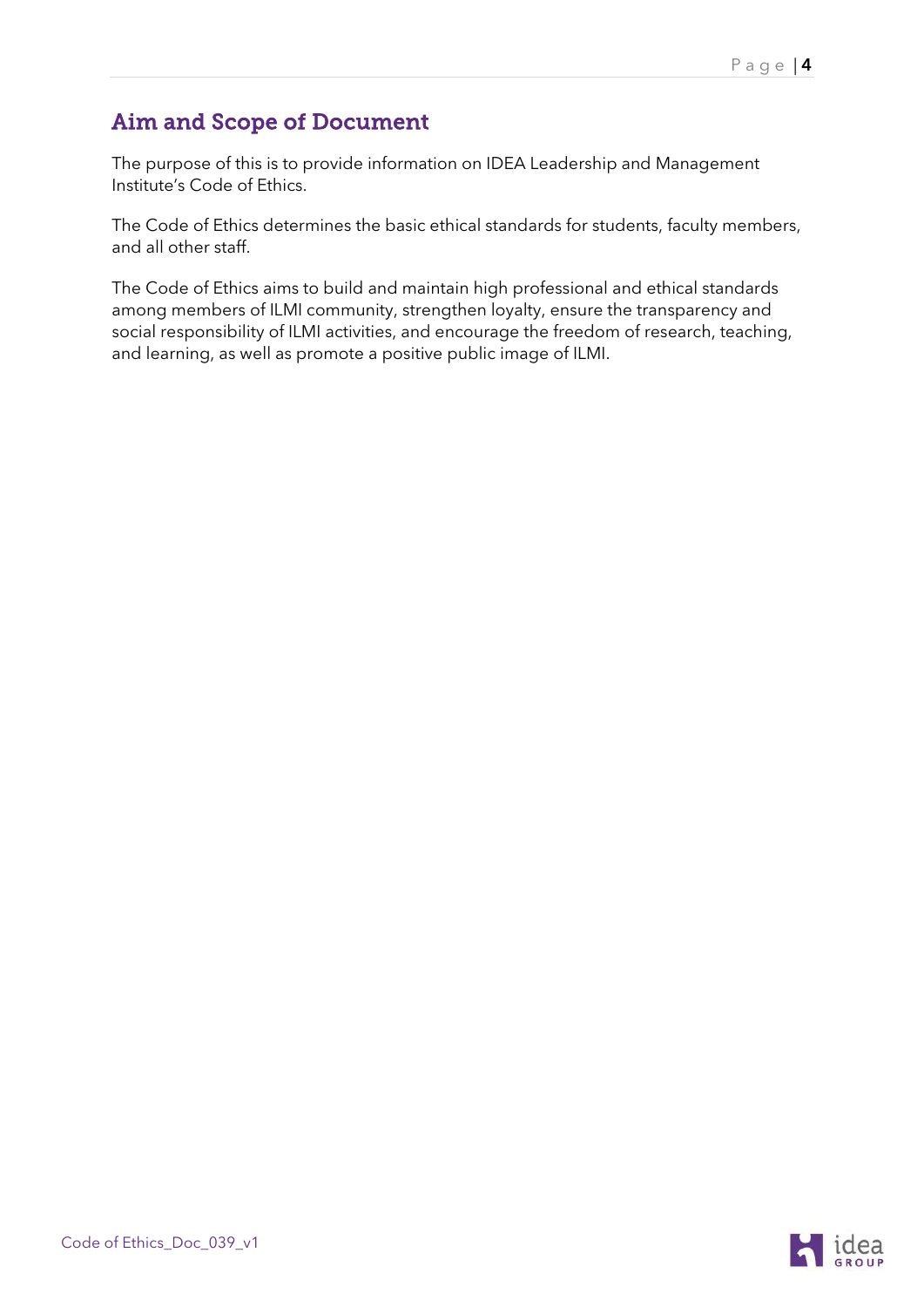# <span id="page-5-0"></span>**Definitions**

Ethics - moral principles that govern a person's behaviour or the conduct of an activity.

Personal Ethics - While the law can establish what behaviour is right and wrong, unethical behaviour is also determined by social attitudes of morality and good conduct. Ethical behaviour helps to build trust, and in the context of ILMI is associated with individuals acting with integrity and transparency. Unethical behaviour is commonly associated with selfishness, seeking personal satisfaction and the fulfilment of personal objectives (to the detriment of colleagues, the ILMI, or third-party individuals or organisations).

Corporate Ethics - are standards of behaviour expected of ILMI, which affects its relationships with staff, students and partners, as well as with regulators, the region and society as a whole. These standards relate primarily to the Code's guiding principles and support the ILMI Mission, Vision, Ehos and Identity. They provide an institutional context within which individual staff can ensure that their personal behaviour is ethical in support of the collective achievement of the ILMI strategic objectives.

Research Ethics addresses the application of ethical principles or values to the various issues and fields of research. This includes ethical aspects of the design and conduct of research, the way human participants or animals within research projects are treated, whether research results may be misused for criminal purposes and it refers also on aspects of scientific misconduct.

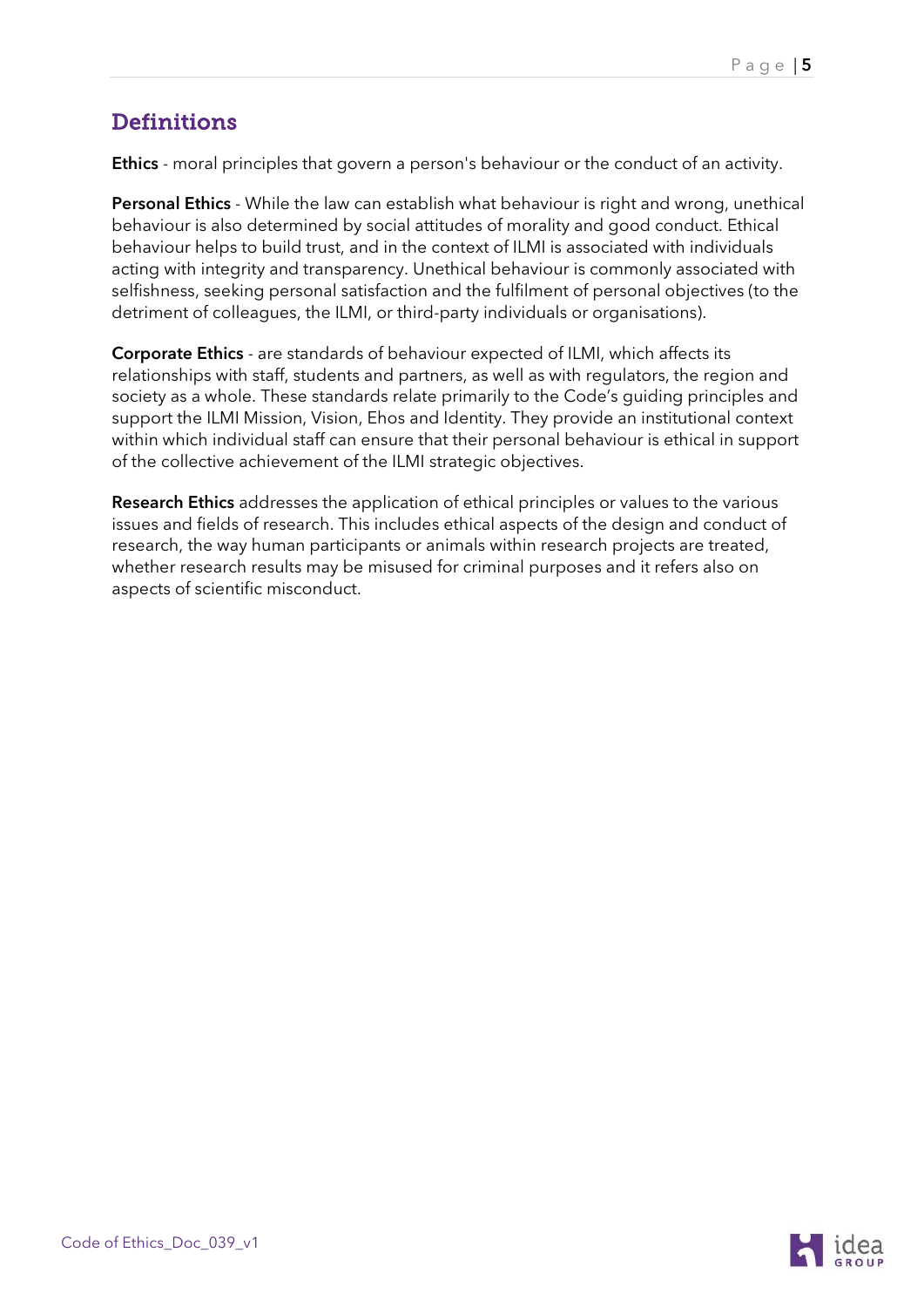## <span id="page-6-0"></span>Guiding Principles

The students and individual members of staff will:

- Behave with independence, consistency, honesty and transparency in all activities.
- Carry out research and scholarship of a quality which commands the respect of academic peers, which is open to testing and refutation, and which is undertaken in an ethical and legal manner.
- Defend and promote the freedom to pursue, advance, and disseminate knowledge and ideas.
- Test received data, information and knowledge, examine evidence critically, consider and evaluate all opinions, beliefs and arguments with respect.
- Award degrees based on merit.

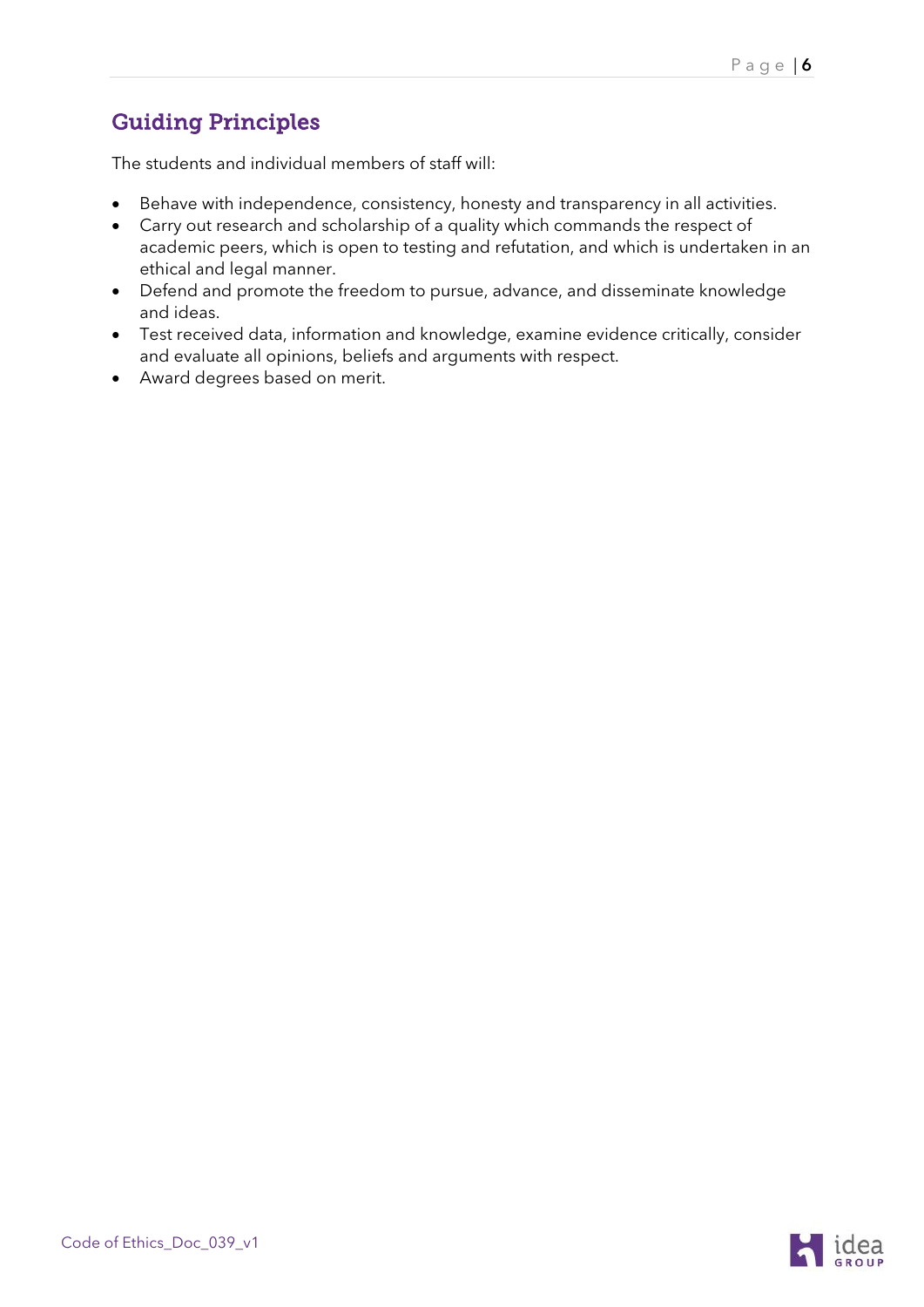## <span id="page-7-0"></span>Policies and Procedures

ILMI deliberately does not attempt to set out a pre-determined list of 'ethical' or 'nonethical' activities. ILMI established mechanisms by which informed decisions can be taken on matters relating to ethics (and the associated risks) on a case-by-case basis, within the appropriate policy or procedural context. The supporting documents listed overleaf provide the relevant procedures when considering ethical matters.

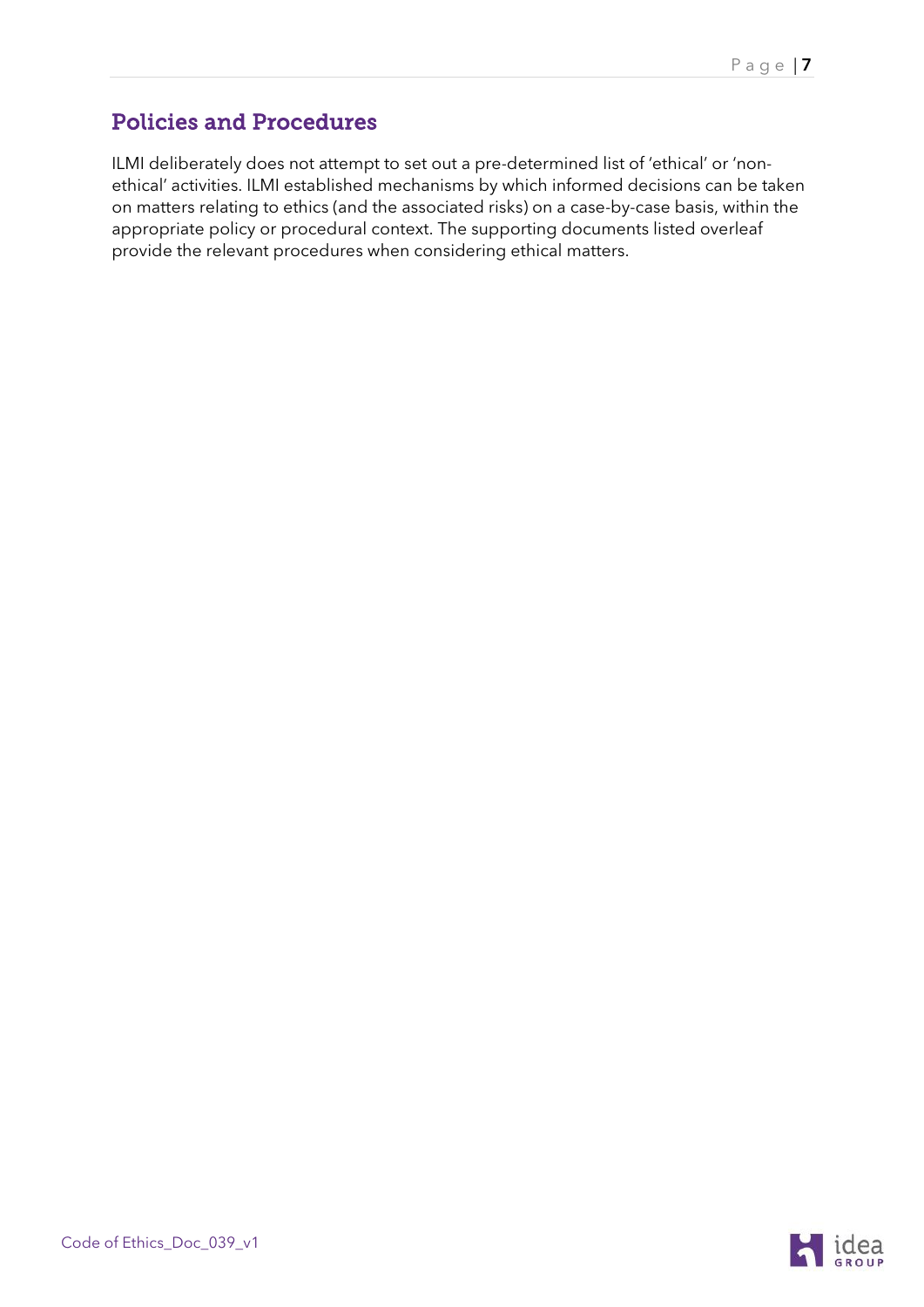#### <span id="page-8-0"></span>Supporting Documents

- Institute Boards Policy
- Institute Ethos
- Admission Procedure
- Equality and Inclusivity Policy
- Student Rights and Responsibilities
- Code of Academic Integrity
- Admission Procedure
- Disciplinary Procedure
- Avoiding Plagiarism Policy and Procedure
- Assessment Policy
- Enrolment Policy and Procedure